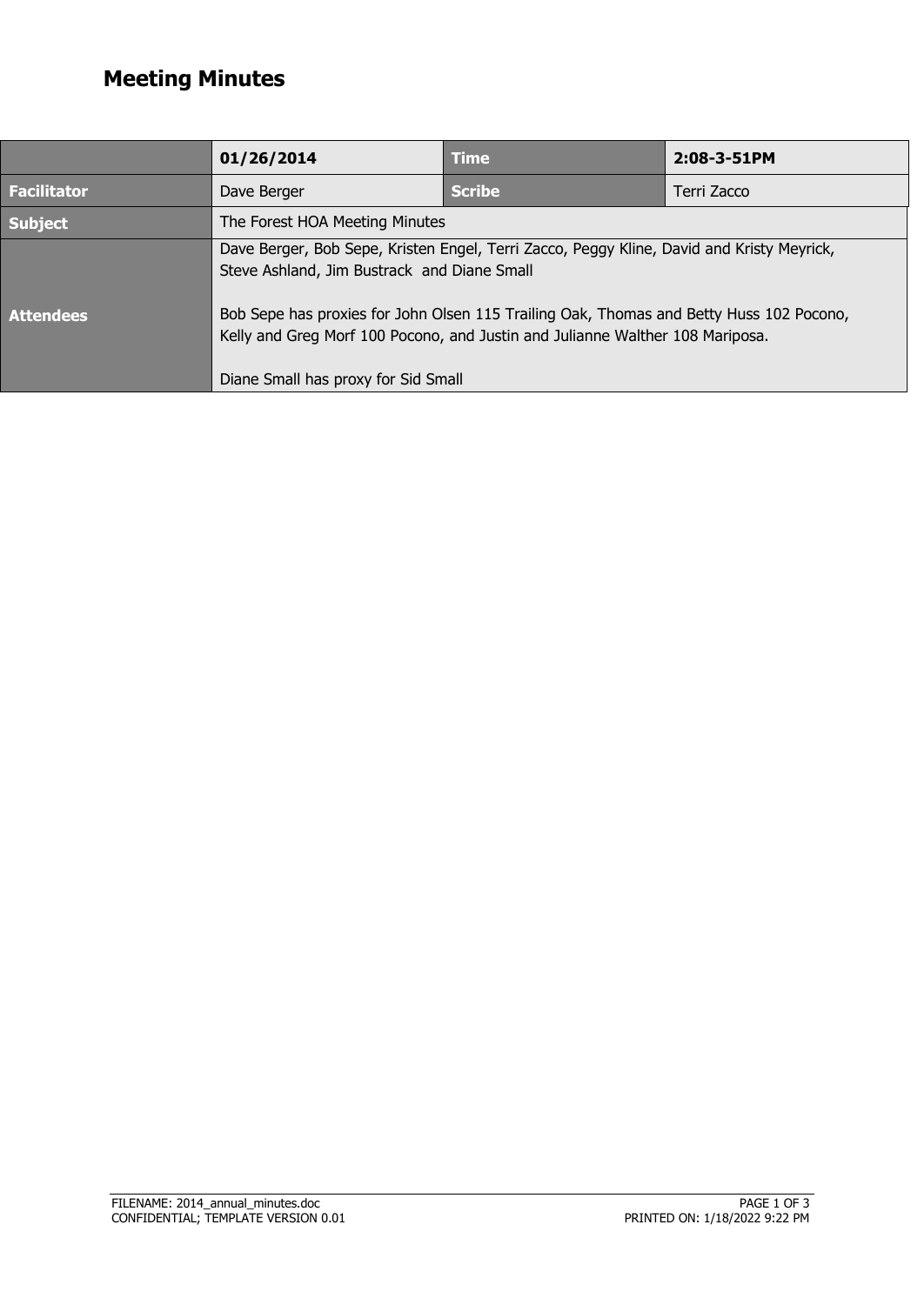## **Meeting Minutes**

Ļ

L

Ļ

 $\overline{a}$ 

| <b>Key Points Discussed</b> |                               |                                                                                                                                                                                                                                                                                                                                                                                                                                                                                                                                                                                                                                                                                                                                                                                                                                                                                                                     |  |  |
|-----------------------------|-------------------------------|---------------------------------------------------------------------------------------------------------------------------------------------------------------------------------------------------------------------------------------------------------------------------------------------------------------------------------------------------------------------------------------------------------------------------------------------------------------------------------------------------------------------------------------------------------------------------------------------------------------------------------------------------------------------------------------------------------------------------------------------------------------------------------------------------------------------------------------------------------------------------------------------------------------------|--|--|
| No.                         | <b>Topic</b>                  | <b>Highlights</b>                                                                                                                                                                                                                                                                                                                                                                                                                                                                                                                                                                                                                                                                                                                                                                                                                                                                                                   |  |  |
|                             | Review minutes                | Minutes for last Annual Shareholder Meeting were approved                                                                                                                                                                                                                                                                                                                                                                                                                                                                                                                                                                                                                                                                                                                                                                                                                                                           |  |  |
| $\frac{1}{2}$               | Committee<br>Reports - Social | Spring ice cream social will be planned by Kristen for around Easter weekend in April.<br>Ben Bradley, who won the 2013 Pumpkin Carving Contest, will host 2014 Pumpkin Carving<br>Contest in October.<br>It was suggested that the money available for social activities be divided between the<br>different cul-de-sacs for more intimate smaller gatherings. After much discussion, the topic<br>was tabled for future discussion.<br>Ideas for future activities include sponsoring people for a 5K run, having more events<br>centered around the children like Easter Egg Hunt, Halloween Costume Parade, etc. Also, it<br>was suggested to ask each other's neighbors for ideas for future events.                                                                                                                                                                                                           |  |  |
| 3                           | Architecture                  | For 2013, there were only a few requests for paint color changes and tree removal, which<br>were approved. There were no complaints.                                                                                                                                                                                                                                                                                                                                                                                                                                                                                                                                                                                                                                                                                                                                                                                |  |  |
| 4                           | Landscape                     | It was recommended by many members to focus this year's landscaping budget on the front<br>entry. The Wax myrtles on the East side of entry need trimming. It was recommended that<br>keeping them trimmed to under 8ft tall should be included in the landscaper's contract.<br>The west side of entry needs the most attention to improvement.<br>There were trees marked for trimming in 2013 that did not get trimmed. This will be done<br>early 2014 as previously approved.<br>Dave will talk to homeowner's on the corners for approval and input.<br>A landscape committee needs to be formed for this project. This will be discussed further at<br>the next Board meeting.<br>Dave B. asked for ideas regarding possible landscaping of the corner of Cary Pkwy and Laura<br>Duncan Rd. A motion was passed to ask the City of Cary for a sidewalk on the NW side from<br>the corner down to Brookgreen. |  |  |
| 5                           | Finance                       | It was requested to change the way Landscaping is presented on the budget. Going forward,<br>landscape expenses will be listed as "Contracted amount" and expenses above contracted<br>amount and the latter will be itemized.<br>The 2014 Budget was discussed and modified. See attached Proposed Budget. This will be<br>voted on at the next Board meeting.                                                                                                                                                                                                                                                                                                                                                                                                                                                                                                                                                     |  |  |
| 6                           | Web Page                      | Kristy M will upload newest photos from Halloween 2013.                                                                                                                                                                                                                                                                                                                                                                                                                                                                                                                                                                                                                                                                                                                                                                                                                                                             |  |  |
| $\overline{7}$              | Misc.                         | It was suggested to place a trash can at the corner of Laura Duncan Rd. and W. Marilyn. It<br>would cost approximately \$500 for the can and \$10/month for landscaper to empty it<br>regularly. This will be discussed further at the next Board meeting.                                                                                                                                                                                                                                                                                                                                                                                                                                                                                                                                                                                                                                                          |  |  |
| 8                           | New Business                  | Internet for the neighborhood. Bob suggested we look into wholesale broadband<br>access for the community as well as digitally archiving the HOA documents. A committee<br>needs to be formed to explore this further.<br>Regarding vinyl fences, the Architecture Committee cannot approve them because of the<br>covenants. It would have to be approved by the Board if a request were to be made.<br>Regarding chickens, while the Town of Cary says you can have them, The Forest HOA<br>does not allow them.<br>No one has requested either chickens or a vinyl fence.<br>It was suggested we have themed Board meetings in the hopes of attracting more<br>people who may be interested in a specific area such as landscaping.                                                                                                                                                                              |  |  |